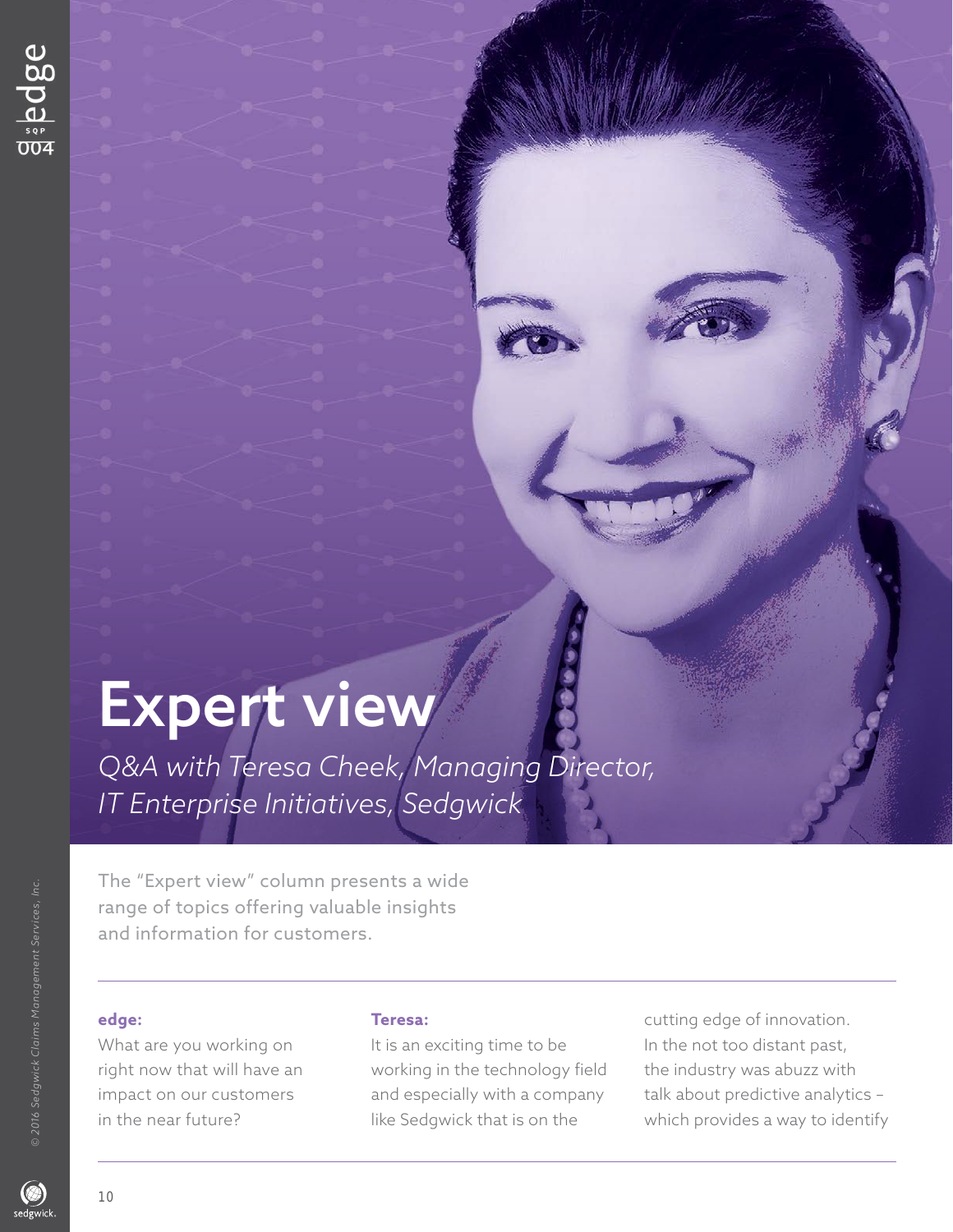key factors or triggers that historically indicate a claim will take a certain path – giving claims professionals and other experts an opportunity to intervene early if needed to ultimately ensure a better outcome.

We wrapped our advocacy approach into our predictive analytics model and we have seen dramatic results for consumers and customers alike. We believe we will continue to have great success in this area.

Although predictive analytics is still important, and will continue to be refined, we are also seeing a shift (and perhaps pushing for a shift) into prescriptive analytics.

#### **edge:**

That's an interesting distinction. Can you define the difference between predictive and prescriptive analytics as they relate to data and customer service solutions?

### **Teresa:**

Predictive analytics is based on data and triggers that provide insight into patterns that can be addressed early in the claims process to achieve a better outcome. Prescriptive analytics is taking that data and then prescribing the next steps to be taken on a claim in a more automated fashion, all while meeting the needs of the individual.

We can no longer take a onesize-fits-all approach to triggers and flags, but really must work to use prescriptive analytics to build a more personalized experience for the employee. This involves going beyond their immediate medical needs, looking at specific characteristics of the claim, and then addressing concerns early to help guide them toward the best possible outcome. To do that effectively, for the millions of people Sedgwick serves, requires smart technology and automation embedded within our advocacy approach.

## **edge:**

Can you give an example of how this could work?

#### **Teresa:**

 outcome right then and there. An example of prescriptive analytics in another industry that may bring this to light is the invention and deployment of driverless cars. The technology behind this automation allows cars to predict a set of possible scenarios and be able to make decisions effectively and safely. However, when a car is actually in use, it needs more than a set of predictions and triggers; it will need to appropriately react to each situation it encounters, including unpredictable human drivers in other vehicles. In essence, it is learning and prescribing the right approach to create the right outcome instantaneously. It isn't retrospectively learning and adjusting for future scenarios; it is learning and adjusting in the moment to have a positive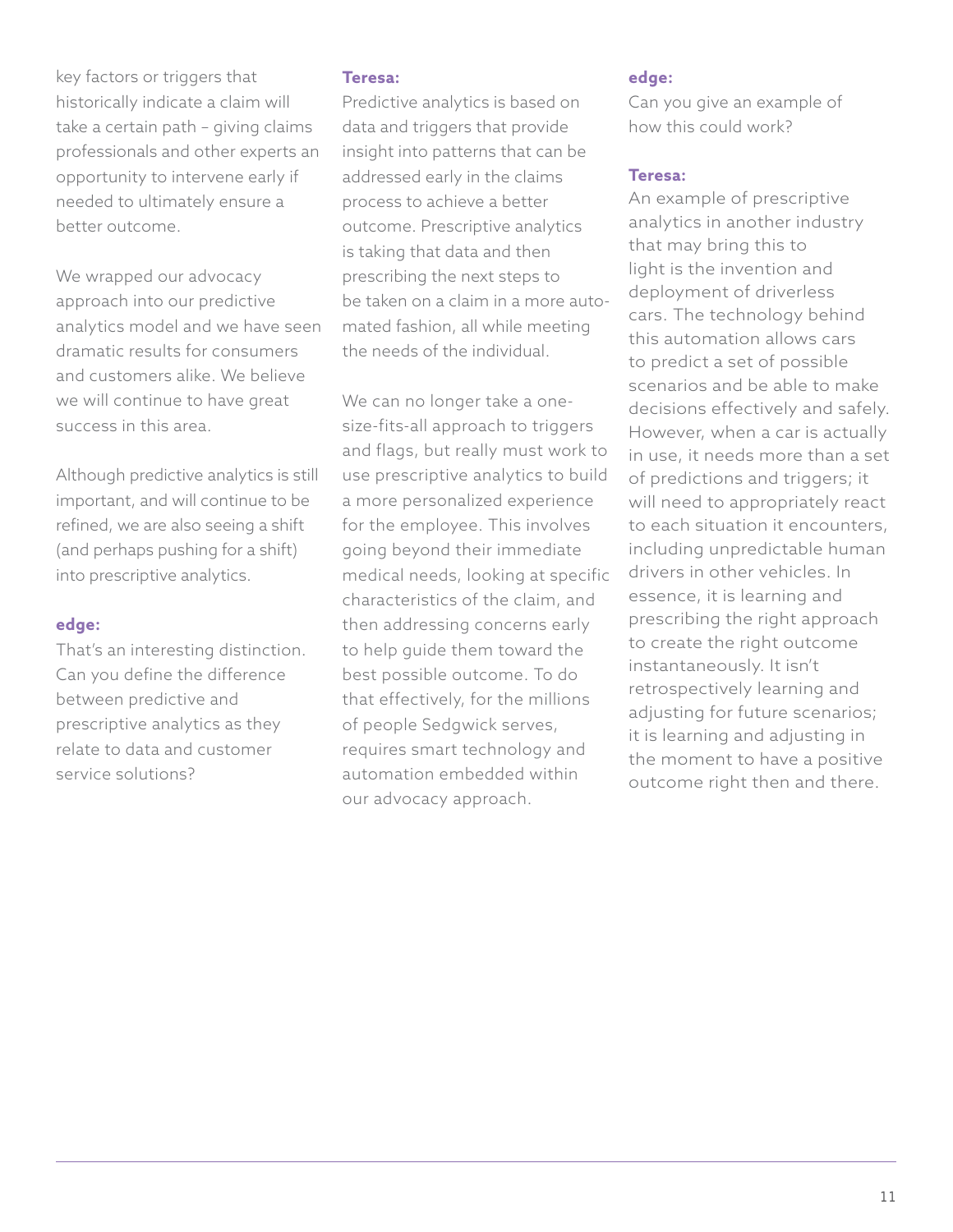Because Sedgwick has the technology to aggregate millions of transactions in seconds and has the depth of millions of claims in our databases, we believe driving towards a prescriptive analytic approach is a near-term innovation and the right thing to do for our customers, consumers and the industry.

### **edge:**

Why is Sedgwick investing in this next level of innovation?

#### **Teresa:**

It is all part of thinking differently and using data to help in terms of the customer experience. We are using technology to make the consumer the focus. The more information we have about the injured employee, the better we can serve them. I believe we can use analytics to determine the right path to help the person get well, return to work and have the best possible experience.

With our advocacy approach, our goal is to center the process on the consumer and connect and speak with them in the way they prefer. We are building a different way of using data to drive the interactions; taking the data and really understanding the pattern of the consumer and how they want to engage. For example, people in different generations may have different needs for communication, interaction and information.

#### **edge:**

Have you done this already in specific verticals and what has the data shown?

### **Teresa:**

The prescriptive model is on the horizon, but today we deploy predictive analytics very effectively. We have been working with customers to benchmark data on their employee population against industry data to help identify insights about performance. For example, we worked with the airline industry to gain a robust